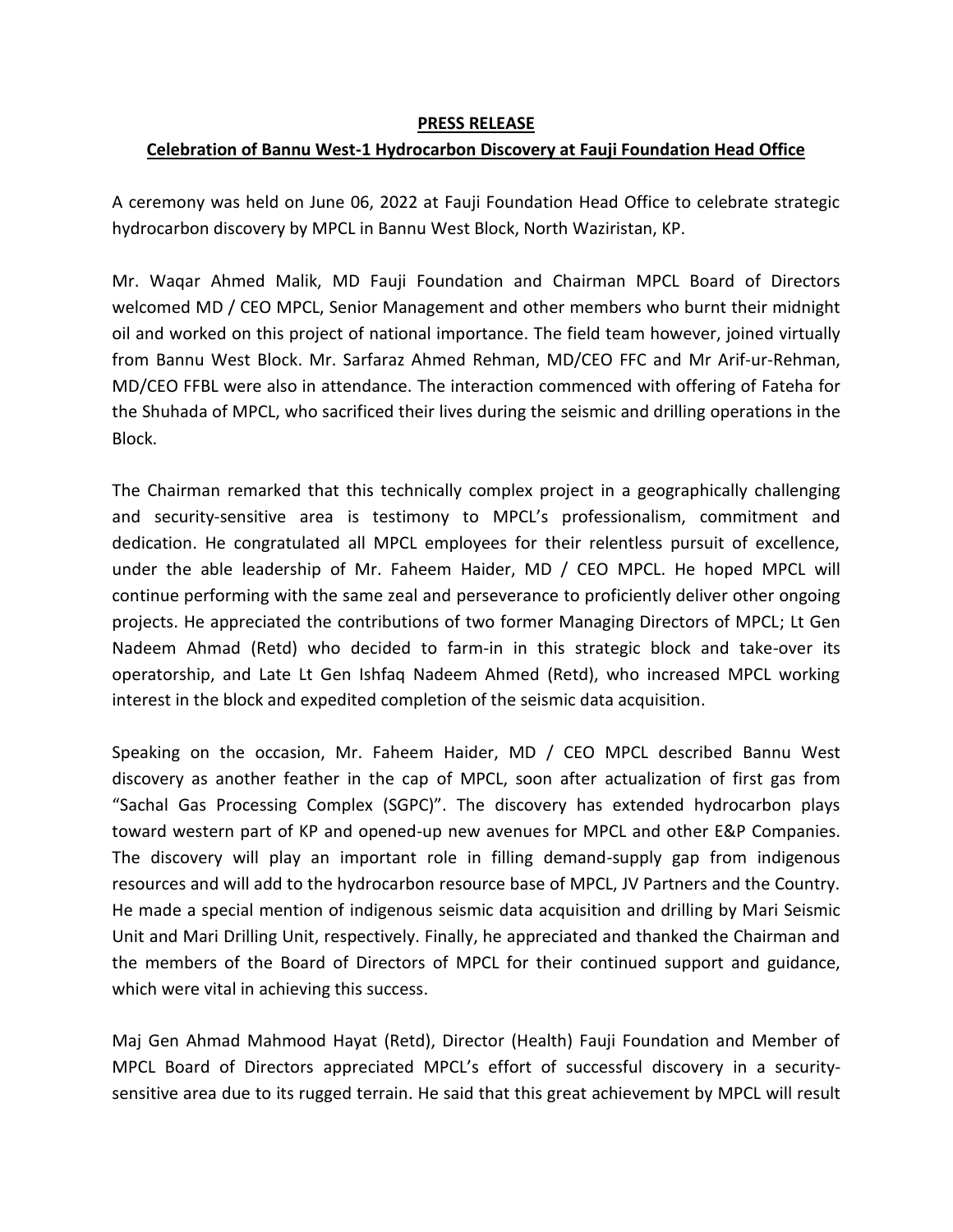in socio-economic uplift of this under-developed zone and optimize Government's efforts of mainstreaming the area.

Maj Gen Naseer Ali Khan (Retd), Director (Welfare/Education) Fauji Foundation and Member of MPCL Board of Directors also commended MPCL for achieving this success, while working in a challenging environment. He hoped that the sacrifices made by the MPCL crews and security personnel will bring peace, stability and economic prosperity in the area.

MDs of FFC and FFBL also congratulated MPCL on this historic success and lauded the hard work put in by the MPCL technical and support teams, they especially lauded the sacrifices of our martyrs who made this day possible. Other FF Directors on MPCL board who were present on the occasion also appreciated the new discovery as a national service, to combat food and energy security.

In the end, the Chairman presented a memento to Mr. Faheem Haider, MD / CEO MPCL to commemorate the occasion. He congratulated all the participants and thanked them for their presence.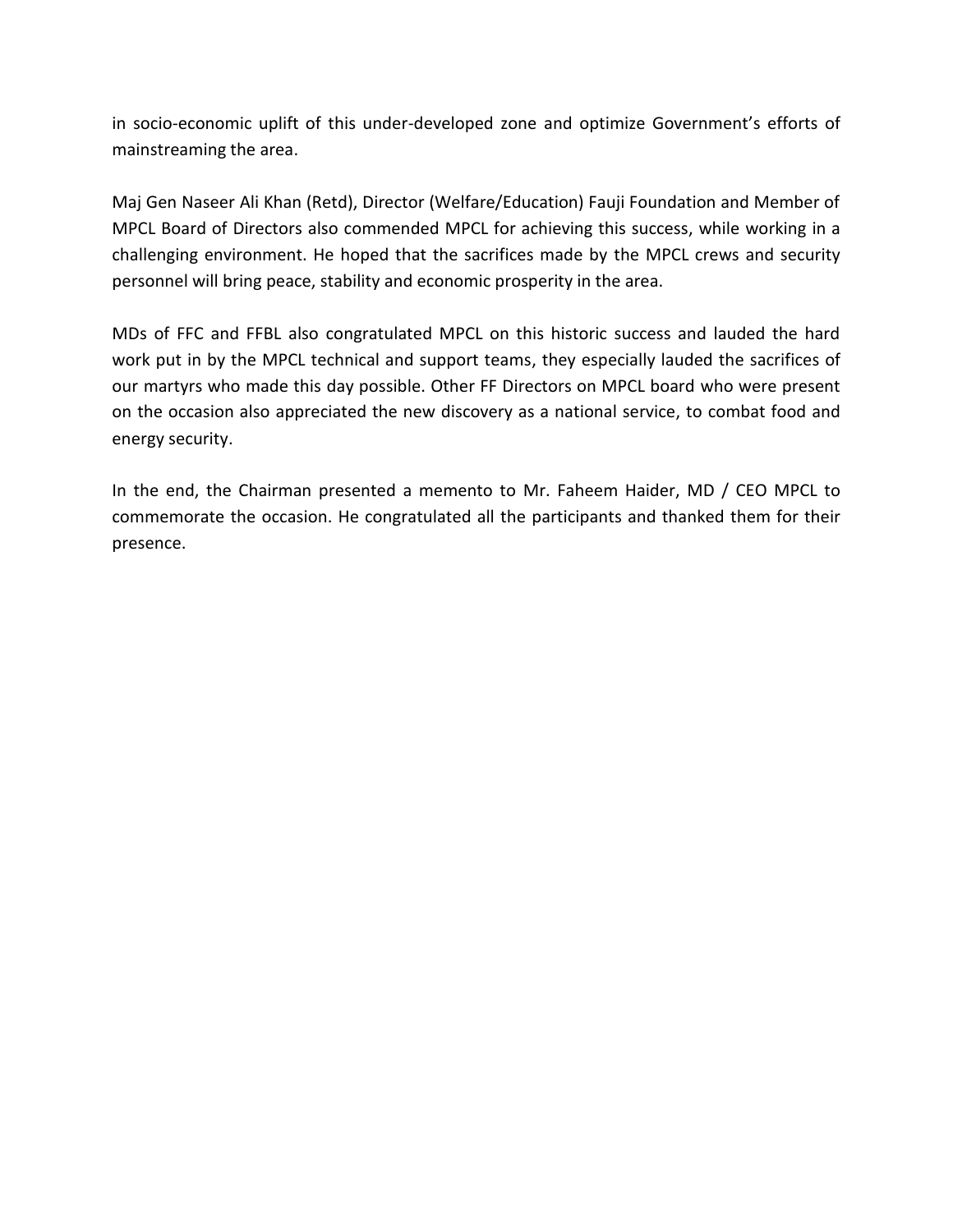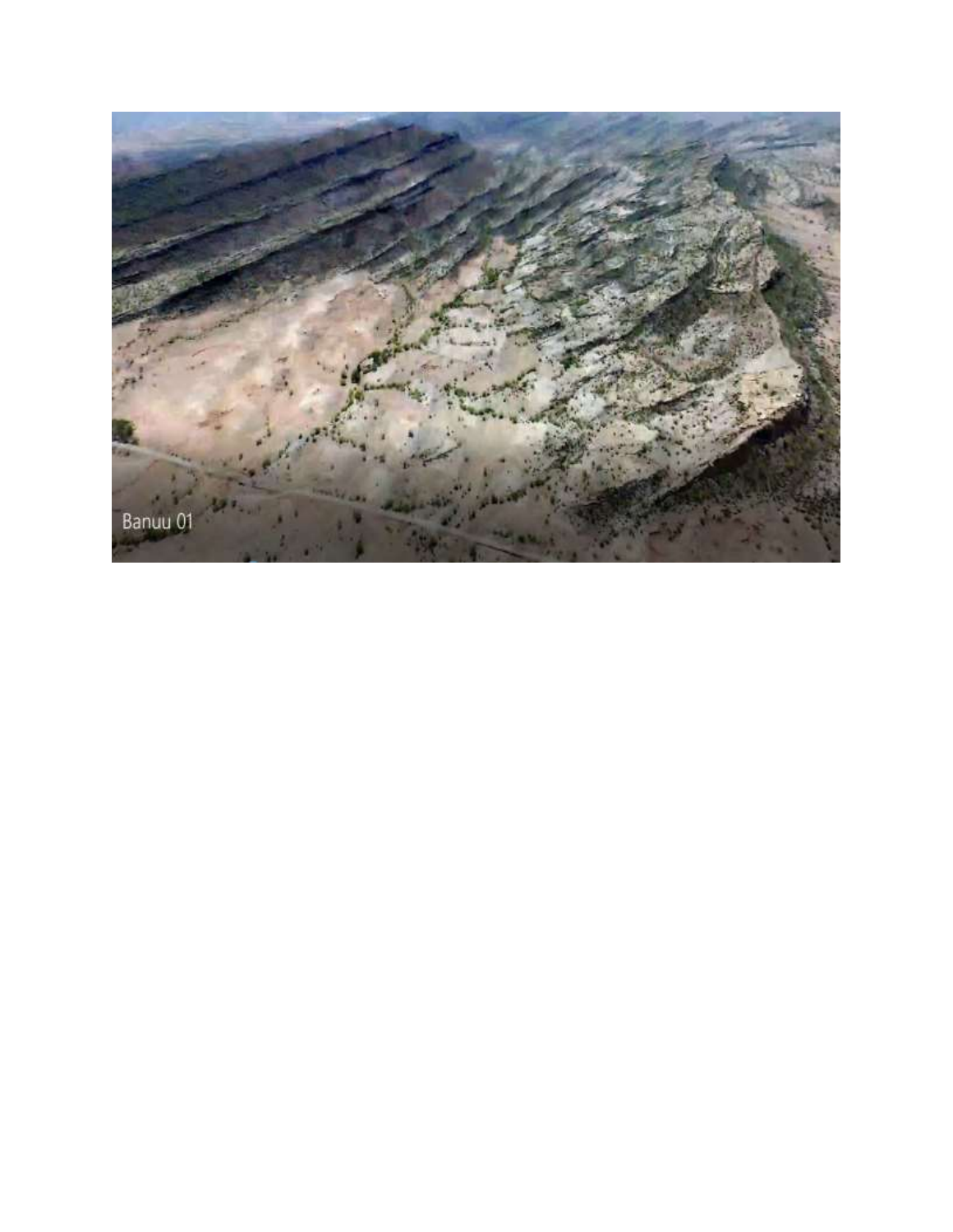